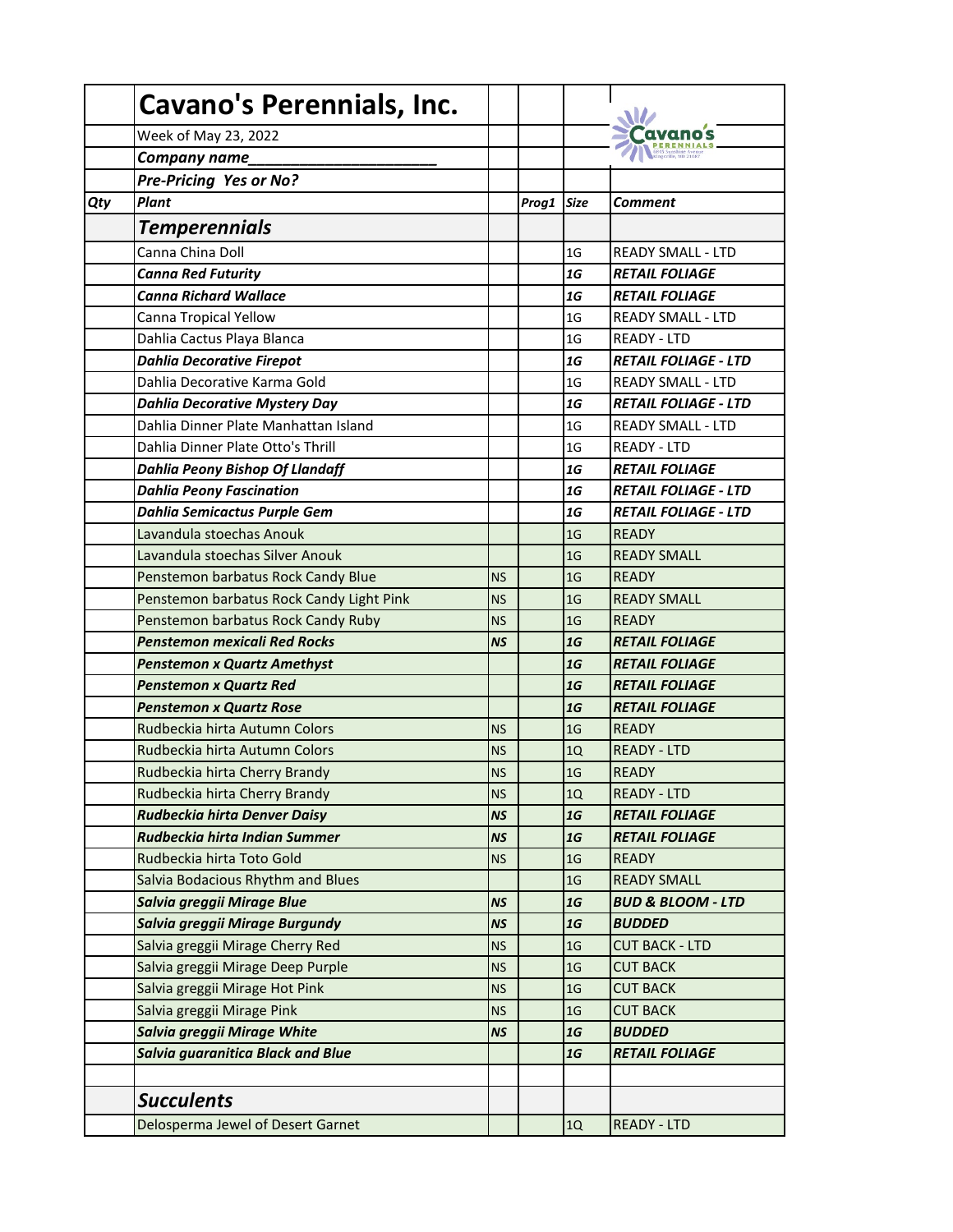| Delosperma Jewel of Desert Peridot          |           |    | 1Q             | <b>READY - LTD</b>          |
|---------------------------------------------|-----------|----|----------------|-----------------------------|
| Delosperma Wheels of Wonder Golden Wonder   |           |    | 1 <sub>G</sub> | <b>CUT BACK</b>             |
| Delosperma Wheels of Wonder Golden Wonder   |           |    | 1Q             | <b>CUT BACK - LTD</b>       |
| Delosperma Wheels of Wonder Hot Pink Wonder |           |    | 1G             | <b>CUT BACK</b>             |
| Delosperma Wheels of Wonder Violet Wonder   |           |    | 1 <sub>G</sub> | <b>READY SMALL - LTD</b>    |
| <b>Mangave Blazing Saddles</b>              |           |    | 1 <sub>G</sub> | <b>READY - LTD</b>          |
| Mangave Catch a Wave                        |           |    | 1 <sub>G</sub> | <b>READY - LTD</b>          |
| <b>Mangave Fiercely Fabulous</b>            |           |    | 1 <sub>G</sub> | <b>READY - LTD</b>          |
| <b>Mangave Freckles and Speckles</b>        |           |    | 1 <sub>G</sub> | <b>READY - LTD</b>          |
| Mangave Night Owl                           |           |    | 1 <sub>G</sub> | <b>READY - LTD</b>          |
| <b>Mangave Painted Desert</b>               |           |    | 1 <sub>G</sub> | <b>READY</b>                |
| <b>Mangave Red Wings</b>                    |           |    | 1 <sub>G</sub> | <b>READY - LTD</b>          |
| Sedum Sunsparkler Firecracker               |           |    | 1 <sub>G</sub> | READY - LTD                 |
| Sedum floriferum Winter Mahogany            |           |    | 1 <sub>G</sub> | <b>CUT BACK</b>             |
| Sedum floriferum Winter Mahogany            |           |    | 1Q             | <b>CUT BACK</b>             |
| Sedum reflexum Blue Moon                    |           |    | 1G             | <b>RETAIL FOLIAGE</b>       |
| Sedum reflexum Blue Spruce                  |           |    | 1 <sub>G</sub> | <b>READY</b>                |
| Sedum reflexum Solar Spice                  |           |    | 1 <sub>G</sub> | <b>READY</b>                |
| Sedum spurium Dragon's Blood                |           |    | 1Q             | <b>READY - LTD</b>          |
| Sedum spurium John Creech                   |           |    | 1Q             | <b>READY - LTD</b>          |
| <b>Sedum spurium Pink Cloud</b>             |           |    | 1G             | <b>RETAIL FOLIAGE - LTD</b> |
| Sedum spurium Pink Cloud                    |           |    | 1Q             | <b>CUT BACK</b>             |
| Sedum tetractinum Coral Reef                |           |    | 1 <sub>G</sub> | <b>READY SMALL</b>          |
| Sempervivum Kalinda                         |           |    | 1Q             | <b>READY</b>                |
| Sempervivum Royal Ruby                      |           |    | 1Q             | <b>READY</b>                |
| Sempervivum Ruby Heart                      |           |    | 1Q             | <b>READY</b>                |
| Sempervivum Silverine                       |           |    | 1Q             | <b>READY</b>                |
| Sempervivum Sunset                          |           |    | 1Q             | <b>READY</b>                |
|                                             |           |    |                |                             |
| <b>Ferns</b>                                |           |    |                |                             |
| Arachniodes simplicior                      |           |    | 1Q             | <b>READY - LTD</b>          |
| Athyrium niponicum Metallicum               |           |    | 1Q             | <b>READY</b>                |
| Athyrium niponicum Pewter Lace              |           |    | 1Q             | <b>READY</b>                |
| Athyrium niponicum Red Beauty               |           |    | $1Q$           | <b>READY</b>                |
| Athyrium niponicum var. pictum              |           |    | 1 <sub>G</sub> | <b>ALMOST READY</b>         |
| Athyrium niponicum var. pictum              |           |    | 1Q             | <b>READY</b>                |
| Athyrium otophorum                          |           |    | 1Q             | <b>READY SMALL - LTD</b>    |
| Cyrtomium falcatum Rochfordianum            |           |    | 1Q             | <b>READY - LTD</b>          |
| <b>Cyrtomium x</b>                          |           |    | <b>1Q</b>      | <b>RETAIL FOLIAGE</b>       |
| Dryopteris erythrosora Brilliance           |           |    | 1Q             | <b>READY</b>                |
| Matteuccia struthiopteris                   | <b>MA</b> |    | 1Q             | <b>READY SMALL - LTD</b>    |
| Polystichum polyblepharum                   |           |    | 1G             | <b>RETAIL FOLIAGE</b>       |
| Polystichum polyblepharum                   |           |    | <b>1Q</b>      | <b>GORGEOUS</b>             |
| Polystichum tsus-simense                    |           |    | 1Q             | <b>CUT BACK</b>             |
|                                             |           |    |                |                             |
|                                             |           |    |                |                             |
| <b>Proven Winners</b>                       |           |    |                |                             |
| <b>Baptisia x Decadence Blue Bubbly</b>     | <b>NS</b> | PW | 1G             | <b>BUDDED - LTD</b>         |
| Baptisia x Decadence Cherries Jubilee       | <b>NS</b> | PW | 1 <sub>G</sub> | <b>READY SMALL - LTD</b>    |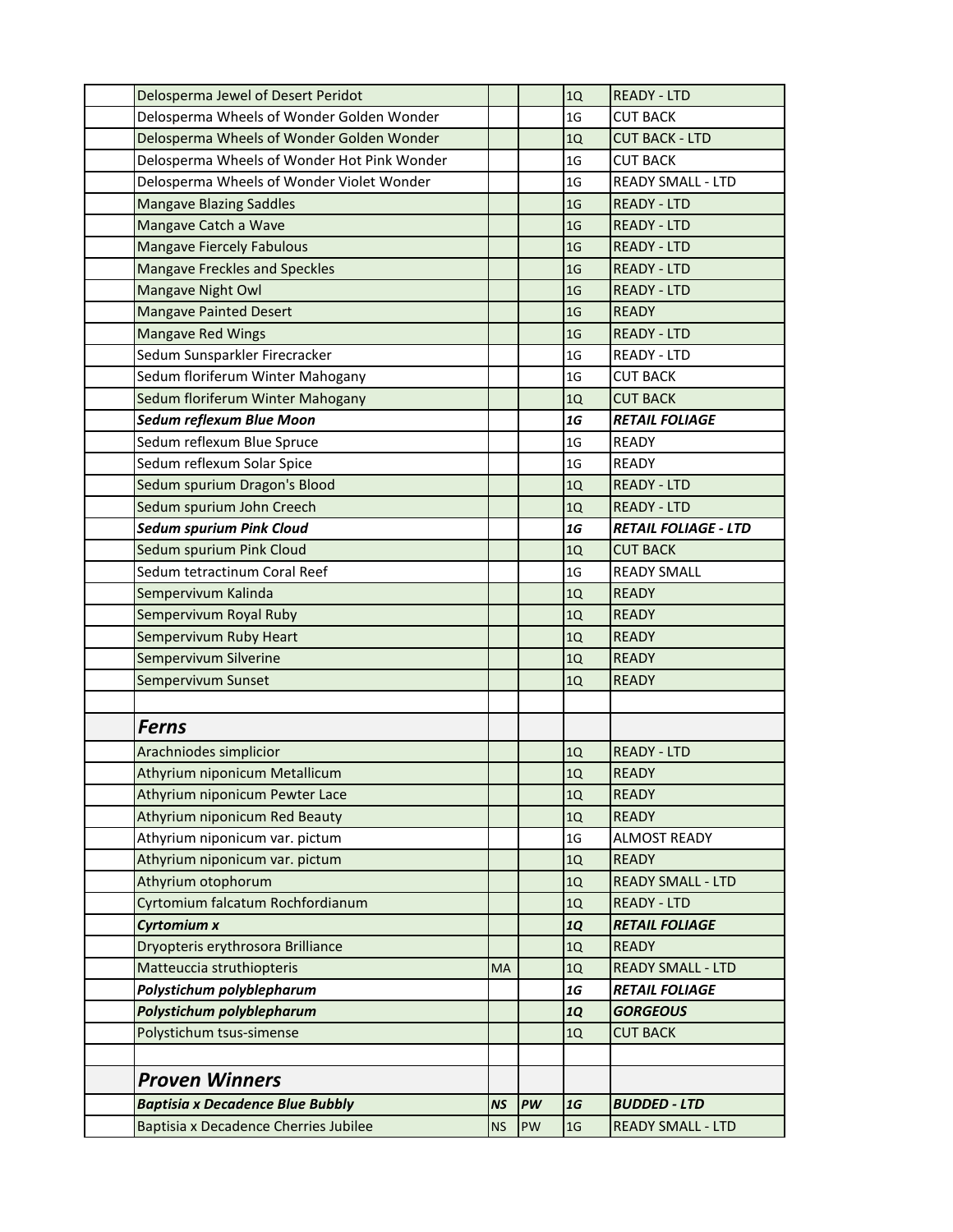| <b>Baptisia x Decadence Deluxe Pink Lemonade</b>  | <b>NS</b> | PW        | 1G             | <b>BUDDED - LTD</b>          |
|---------------------------------------------------|-----------|-----------|----------------|------------------------------|
| Baptisia x Decadence Deluxe Pink Truffles         | <b>NS</b> | PW        | 1 <sub>G</sub> | <b>READY</b>                 |
| Baptisia x Decadence Vanilla Cream                | <b>NS</b> | PW        | 1 <sub>G</sub> | <b>READY - LTD</b>           |
| <b>Dianthus Fruit Punch Maraschino</b>            |           | PW        | 1G             | <b>BUD &amp; BLOOM - LTD</b> |
| Dianthus Paint the Town Magenta                   |           | PW        | 1 <sub>G</sub> | <b>READY - LTD</b>           |
| Geranium pratense Boom Chocolatta                 |           | PW        | 1G             | <b>RETAIL FOLIAGE</b>        |
| Heuchera Dolce Appletini                          | <b>NS</b> | PW        | 1 <sub>G</sub> | <b>CUT BACK</b>              |
| <b>Heuchera Dolce Cherry Truffles</b>             | <b>NS</b> | PW        | 1 <sub>G</sub> | <b>CUT BACK</b>              |
| Heuchera Dolce Silver Gumdrop                     | <b>NS</b> | PW        | 1 <sub>G</sub> | <b>READY SMALL</b>           |
| <b>Heuchera Dolce Wildberry</b>                   | <b>NS</b> | PW        | 1 <sub>G</sub> | <b>CUT BACK</b>              |
| Heuchera Primo Black Pearl                        | <b>NS</b> | PW        | 1 <sub>G</sub> | <b>READY SMALL</b>           |
| <b>Heuchera Primo Peachberry Ice</b>              | <b>NS</b> | PW        | 1G             | <b>RETAIL FOLIAGE</b>        |
| Heuchera Primo Wild Rose                          | <b>NS</b> | PW        | 1 <sub>G</sub> | <b>CUT BACK</b>              |
| Leucanthemum x superbum Amazing Daisies Daisy May |           | PW        | 1 <sub>G</sub> | <b>CUT BACK - LTD</b>        |
| Monarda didyma Pardon My Cerise                   | <b>NS</b> | PW        | 1 <sub>G</sub> | <b>READY - LTD</b>           |
| Monarda didyma Pardon My Pink                     | <b>NS</b> | PW        | 1G             | <b>RETAIL FOLIAGE - LTD</b>  |
| Monarda didyma Pardon My Purple                   | <b>NS</b> | <b>PW</b> | 1G             | <b>RETAIL FOLIAGE</b>        |
| Monarda didyma Pardon My Rose                     | <b>NS</b> | PW        | 1G             | <b>RETAIL FOLIAGE</b>        |
| Nepeta faassenii Cat's Meow                       |           | PW        | 1G             | <b>BUD &amp; BLOOM</b>       |
| Nepeta x Cat's Pajamas                            |           | PW        | 1G             | <b>CUT BACK</b>              |
| Phlox paniculata Luminary Opalesence              | <b>NS</b> | PW        | 1 <sub>G</sub> | <b>READY</b>                 |
| Salvia nemorosa Color Spires Crystal Blue         |           | PW        | 1 <sub>G</sub> | <b>CUT BACK - LTD</b>        |
| Salvia nemorosa Color Spires Violet Riot          |           | PW        | 1 <sub>G</sub> | <b>CUT BACK - LTD</b>        |
| Salvia nemorosa Pink Profusion                    |           | PW        | 1 <sub>G</sub> | <b>CUT BACK - LTD</b>        |
|                                                   |           |           |                |                              |
| <b>Special Containers</b>                         |           |           |                |                              |
| Combo Bowl Pollinator Shade No.1                  |           |           | 12"CB          | <b>READY</b>                 |
| Combo Bowl Pollinator Sun No.1                    |           |           | 12"CB          | <b>READY</b>                 |
|                                                   |           |           |                |                              |
| <b>Perennials</b>                                 |           |           |                |                              |
| Achillea clypeolata Moonshine                     |           |           | 1 <sub>G</sub> | <b>CUT BACK</b>              |
| Achillea filipendulina Coronation Gold            |           |           | 1 <sub>G</sub> | <b>READY SMALL - LTD</b>     |
| Achillea millefolium                              |           |           | 1 <sub>G</sub> | READY                        |
| Achillea millefolium Desert Eve Red               |           |           | 1Q             | <b>CUT BACK</b>              |
| Achillea millefolium Desert Eve Terracotta        |           |           | 1 <sub>G</sub> | <b>READY</b>                 |
| Achillea millefolium Desert Eve Yellow            |           |           | 1 <sub>G</sub> | <b>READY</b>                 |
| Achillea millefolium Desert Eve Yellow            |           |           | 1Q             | <b>CUT BACK</b>              |
| Achillea millefolium Little Moonshine             |           |           | 1Q             | <b>CUT BACK - LTD</b>        |
| Achillea millefolium New Vintage Red              |           |           | 1 <sub>G</sub> | <b>READY</b>                 |
| Achillea millefolium New Vintage Red              |           |           | 1Q             | <b>READY</b>                 |
| Achillea millefolium New Vintage Violet           |           |           | 1Q             | <b>READY - LTD</b>           |
| Achillea millefolium New Vintage White            |           |           | 1Q             | <b>READY SMALL</b>           |
| Achillea millefolium Paprika                      |           |           | 1 <sub>G</sub> | READY                        |
| Achillea millefolium Paprika                      |           |           | <b>1Q</b>      | <b>BUDDED</b>                |
| <b>Achillea millefolium Saucy Seduction</b>       |           |           | $1G$           | <b>RETAIL FOLIAGE</b>        |
| Achillea millefolium Strawberry Seduction         |           |           | 1G             | <b>READY - LTD</b>           |
| Achillea millefolium Sunny Seduction              |           |           | $1\,\rm{G}$    | <b>READY</b>                 |
| Achillea millefolium Tutti Frutti Pomegranate     |           |           | $1\,\rm{G}$    | <b>READY</b>                 |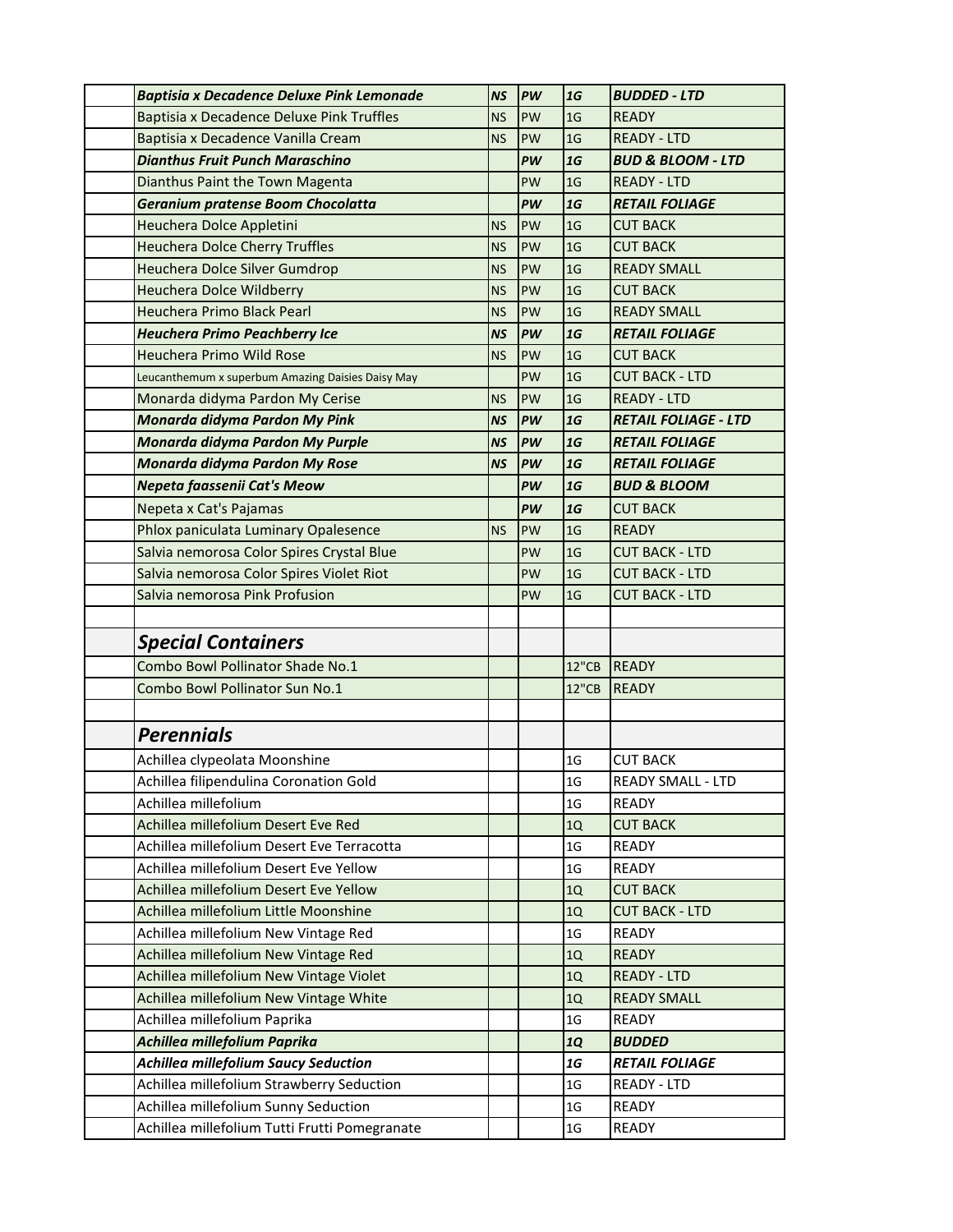| Aconitum napellus Album                   |           |            | 1 <sub>G</sub> | <b>READY</b>          |
|-------------------------------------------|-----------|------------|----------------|-----------------------|
| Agastache Purple Haze                     | <b>NS</b> |            | 1 <sub>G</sub> | <b>READY SMALL</b>    |
| <b>Agastache Sunny Sparks Orange Glow</b> |           |            | $1G$           | <b>RETAIL FOLIAGE</b> |
| Agastache Sunny Sparks Pink Glow          |           |            | 1G             | <b>READY SMALL</b>    |
| Agastache foeniculum                      | MA        | Pol        | 1 <sub>G</sub> | <b>READY</b>          |
| <b>Agastache x Kudos Ambrosia</b>         |           |            | 1G             | <b>BUDDED</b>         |
| Agastache x Kudos Coral                   |           |            | 1G             | <b>READY</b>          |
| <b>Agastache x Kudos Gold</b>             |           |            | 1G             | <b>RETAIL FOLIAGE</b> |
| Agastache x Kudos Mandarin                |           |            | 1 <sub>G</sub> | <b>READY SMALL</b>    |
| Agastache x Kudos Red                     |           |            | 1 <sub>G</sub> | <b>READY SMALL</b>    |
| Agastache x Kudos Silver Blue             |           |            | 1 <sub>G</sub> | <b>READY SMALL</b>    |
| <b>Agastache x Kudos Yellow</b>           |           |            | 1G             | <b>RETAIL FOLIAGE</b> |
| Agastache x Peachie Keen                  |           |            | 1 <sub>G</sub> | <b>CUT BACK</b>       |
| Alchemilla mollis                         |           |            | <b>1Q</b>      | <b>RETAIL FOLIAGE</b> |
| Allium Jeannine                           |           |            | 1 <sub>G</sub> | <b>READY - LTD</b>    |
| <b>Allium Summer Beauty</b>               |           |            | 1 <sub>G</sub> | <b>READY - LTD</b>    |
| Artemisia stelleriana Silver Brocade      |           |            | 1Q             | <b>READY</b>          |
| Asclepias tuberosa                        | <b>MA</b> | <b>Hbt</b> | 1Q             | <b>CUT BACK</b>       |
| Asclepias tuberosa Hello Yellow           | <b>NS</b> |            | 1Q             | <b>CUT BACK</b>       |
| Aster divaricatus                         | MA        |            | 1G             | <b>RETAIL FOLIAGE</b> |
| Aster divaricatus Eastern Star            | <b>NS</b> | <b>TP</b>  | 1 <sub>G</sub> | <b>READY - LTD</b>    |
| Aster lateriflorus Lady in Black          | <b>NS</b> |            | 1 <sub>G</sub> | <b>CUT BACK</b>       |
| Aster novae-angliae                       | MA        | Pol        | 1 <sub>G</sub> | <b>READY SMALL</b>    |
| Aster oblongifolius Raydon's Favorite     | <b>NS</b> | <b>TP</b>  | 1 <sub>G</sub> | <b>READY</b>          |
| Astilbe chinensis Purple Candles          |           |            | 1 <sub>G</sub> | <b>CUT BACK</b>       |
| Astilbe chinensis Superba                 |           |            | 1 <sub>G</sub> | <b>CUT BACK</b>       |
| Astilbe x Snowdrift                       |           |            | 1 <sub>G</sub> | <b>CUT BACK</b>       |
| <b>Baptisia australis</b>                 | MA        |            | 1G             | <b>RETAIL FOLIAGE</b> |
| Baptisia x Grape Taffy                    | <b>NS</b> |            | 1G             | <b>READY SMALL</b>    |
| Baptisia x Indigo Spires                  | <b>NS</b> |            | 1 <sub>G</sub> | <b>READY</b>          |
| Belamcanda chinensis                      |           |            | 1 <sub>G</sub> | <b>CUT BACK</b>       |
| Brunnera Alexandria                       |           |            | 1G             | <b>READY SMALL</b>    |
| Brunnera macrophylla                      |           |            | 1 <sub>G</sub> | <b>READY SMALL</b>    |
| Brunnera macrophylla Jack Frost           |           |            | 1 <sub>G</sub> | <b>READY SMALL</b>    |
| <b>Brunnera macrophylla Jack Frost</b>    |           |            | <b>1Q</b>      | <b>RETAIL FOLIAGE</b> |
| Campanula Spring Bell Blue                |           |            | 1 <sub>G</sub> | READY                 |
| <b>Campanula Spring Bell White</b>        |           |            | $1G$           | <b>BUDDED - LTD</b>   |
| Campanula poscharskyana Blue Waterfall    |           |            | 1 <sub>G</sub> | <b>READY SMALL</b>    |
| Campanula x Birch Hybrid                  |           |            | 1 <sub>G</sub> | <b>CUT BACK</b>       |
| Centaurea montana                         |           |            | 1Q             | <b>CUT BACK - LTD</b> |
| Centaurea montana Amethyst Dream          |           |            | 1G             | READY                 |
| Centaurea montana Amethyst in Snow        |           |            | ${\bf 1} G$    | <b>BUDDED - LTD</b>   |
| <b>Cerastium tomentosum</b>               |           |            | <b>1Q</b>      | <b>RETAIL FOLIAGE</b> |
| Coreopsis Big Bang Cosmic Eye             | <b>NS</b> |            | 1 <sub>G</sub> | READY                 |
| <b>Coreopsis Big Bang Full Moon</b>       | <b>NS</b> |            | 1G             | <b>RETAIL FOLIAGE</b> |
| Coreopsis Big Bang Mercury Rising         | ΝS        |            | 1 <sub>G</sub> | READY                 |
| <b>Coreopsis Li'l Bang Red Elf</b>        | <b>NS</b> |            | <b>1Q</b>      | <b>BUDDED</b>         |
| Coreopsis Sizzle & Spice Crazy Cayenne    | <b>NS</b> |            | <b>1Q</b>      | <b>BUDDED - LTD</b>   |
| Coreopsis Sizzle & Spice Curry Up         | <b>NS</b> |            | 1Q             | <b>RETAIL FOLIAGE</b> |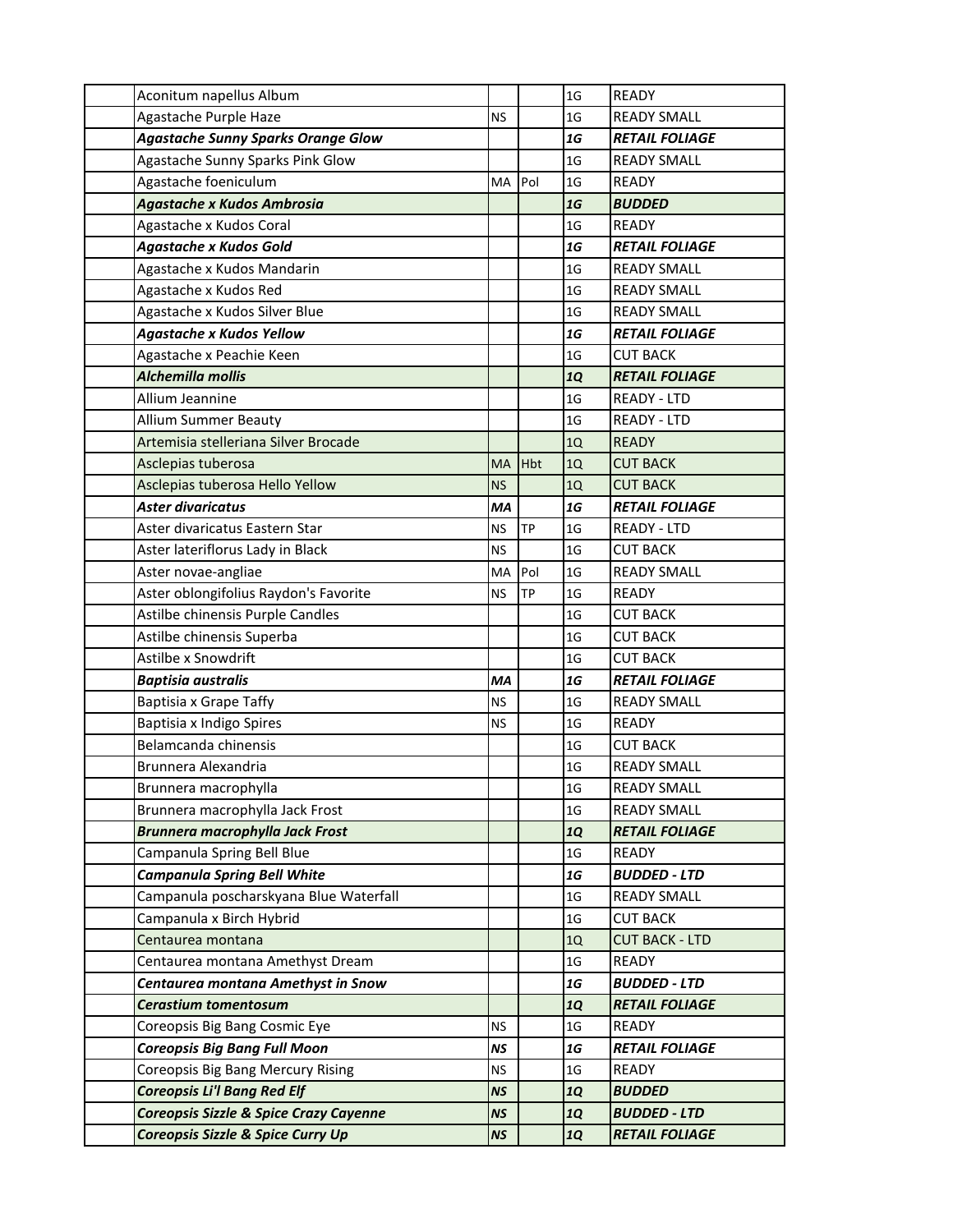| Coreopsis Sizzle & Spice Zesty Zinger        | <b>NS</b> |           | <b>1Q</b>      | <b>BUDDED</b>          |
|----------------------------------------------|-----------|-----------|----------------|------------------------|
| <b>Coreopsis Uptick Cream</b>                | <b>NS</b> |           | 1G             | <b>BUDDED</b>          |
| <b>Coreopsis Uptick Cream</b>                | <b>NS</b> |           | <b>1Q</b>      | <b>BUDDED</b>          |
| <b>Coreopsis Uptick Cream &amp; Red</b>      | NS        |           | 1G             | <b>BUDDED - LTD</b>    |
| <b>Coreopsis Uptick Gold &amp; Bronze</b>    | <b>NS</b> |           | 1G             | <b>BUD &amp; BLOOM</b> |
| <b>Coreopsis Uptick Yellow &amp; Red</b>     | <b>NS</b> |           | 1G             | <b>BUD &amp; BLOOM</b> |
| Coreopsis grandiflora Early Sunrise          | <b>NS</b> |           | 1G             | <b>BUDDED - LTD</b>    |
| Coreopsis tripteris Gold Standard            | <b>NS</b> | MtCC      | 1 <sub>G</sub> | <b>READY</b>           |
| Coreopsis verticillata Zagreb                | MA        | Pol       | 1 <sub>G</sub> | <b>READY</b>           |
| Coreopsis x Gilded Lace                      | <b>NS</b> | <b>TP</b> | 1G             | <b>CUT BACK</b>        |
| Coreopsis x Jethro Tull                      | <b>NS</b> |           | 1Q             | <b>READY - LTD</b>     |
| <b>Dianthus Angel of Desire</b>              |           |           | <b>1Q</b>      | <b>BUD &amp; BLOOM</b> |
| <b>Dianthus Angel of Forgiveness</b>         |           |           | <b>1Q</b>      | <b>BUDDED</b>          |
| <b>Dianthus Angel of Harmony</b>             |           |           | <b>1Q</b>      | <b>BUDDED</b>          |
| <b>Dianthus Angel of Peace</b>               |           |           | <b>1Q</b>      | <b>BUD &amp; BLOOM</b> |
| Dianthus Barbarini Purple                    |           |           | 1 <sub>G</sub> | <b>CUT BACK - LTD</b>  |
| Dianthus Barbarini Red                       |           |           | 1G             | <b>BUDDED - LTD</b>    |
| Dianthus Barbarini Rose                      |           |           | 1 <sub>G</sub> | <b>CUT BACK</b>        |
| <b>Dianthus Early Bird Chili</b>             |           |           | <b>1Q</b>      | <b>GORGEOUS</b>        |
| <b>Dianthus Early Bird Fizzy</b>             |           |           | <b>1Q</b>      | <b>BUDDED</b>          |
| <b>Dianthus Early Bird Radiance</b>          |           |           | <b>1Q</b>      | <b>GORGEOUS</b>        |
| <b>Dianthus Everlast Burgundy Blush</b>      |           |           | <b>1Q</b>      | <b>BUDDED - LTD</b>    |
| <b>Dianthus Everlast Raspberry Cream</b>     |           |           | <b>1Q</b>      | <b>BUD &amp; BLOOM</b> |
| <b>Dianthus Tiny Rubies</b>                  |           |           | 1Q             | <b>CUT BACK</b>        |
| Dianthus gratianopolitanus Bath's Pink       |           |           | 1 <sub>G</sub> | <b>CUT BACK - LTD</b>  |
| Dianthus gratianopolitanus Firewitch         |           |           | 1Q             | <b>READY - LTD</b>     |
| Digitalis grandiflora                        |           |           | 1Q             | <b>CUT BACK - LTD</b>  |
| Digitalis mertonensis                        |           |           | 1 <sub>G</sub> | READY - LTD            |
| Echinacea Sombrero Poco Hot Coral            | <b>NS</b> | TP        | 1 <sub>G</sub> | <b>READY SMALL</b>     |
| Echinacea purpurea                           | MA        | Hbt       | 1 <sub>G</sub> | <b>CUT BACK</b>        |
| Echinacea purpurea Cheyenne Spirit           | <b>NS</b> |           | $1G$           | <b>RETAIL FOLIAGE</b>  |
| Echinacea purpurea Cheyenne Spirit           | <b>NS</b> |           | $1Q$           | <b>READY</b>           |
| <b>Echinacea purpurea Magnus</b>             | <b>NS</b> |           | <b>1Q</b>      | <b>RETAIL FOLIAGE</b>  |
| <b>Echinacea purpurea Pow Wow Wild Berry</b> | <b>NS</b> |           | <b>1Q</b>      | <b>RETAIL FOLIAGE</b>  |
| <b>Echinacea purpurea Ruby Star</b>          | <b>NS</b> | TP        | ${\bf 16}$     | <b>RETAIL FOLIAGE</b>  |
| Echinacea x Butterfly Julia                  | <b>NS</b> | TP        | 1 <sub>G</sub> | <b>CUT BACK</b>        |
| <b>Echinacea x Fine Feathered Parrot</b>     | <b>NS</b> |           | 1Q             | <b>READY</b>           |
| Eryngium planum Blauer Zwerg                 |           |           | 1G             | <b>READY</b>           |
| Eryngium planum Blue Hobbit                  |           |           | 1 <sub>G</sub> | READY - LTD            |
| Eupatorium maculatum Gateway                 | <b>NS</b> | Pol       | 1 <sub>G</sub> | <b>CUT BACK - LTD</b>  |
| Eupatorium maculatum Snowball                | <b>NS</b> |           | 1 <sub>G</sub> | READY - LTD            |
| <b>Gaillardia Mesa Bright Bicolor</b>        | <b>NS</b> |           | <b>1Q</b>      | <b>BUDDED</b>          |
| <b>Gaillardia Mesa Peach</b>                 | <b>NS</b> |           | <b>1Q</b>      | <b>BUDDED</b>          |
| <b>Gaillardia Mesa Red</b>                   | <b>NS</b> |           | <b>1Q</b>      | <b>BUDDED</b>          |
| <b>Gaillardia Mesa Yellow</b>                | <b>NS</b> |           | <b>1Q</b>      | <b>BUDDED</b>          |
| Gaillardia Spintop Copper Sun                | <b>NS</b> |           | 1G             | <b>READY</b>           |
| Gaillardia Spintop Orange Halo               | <b>NS</b> |           | 1 <sub>G</sub> | <b>READY</b>           |
| <b>Gaillardia Spintop Red</b>                | <b>NS</b> |           | 1G             | <b>BUDDED</b>          |
| Gaillardia Spintop Red Starburst             | <b>NS</b> |           | $1\mathsf{G}$  | <b>READY</b>           |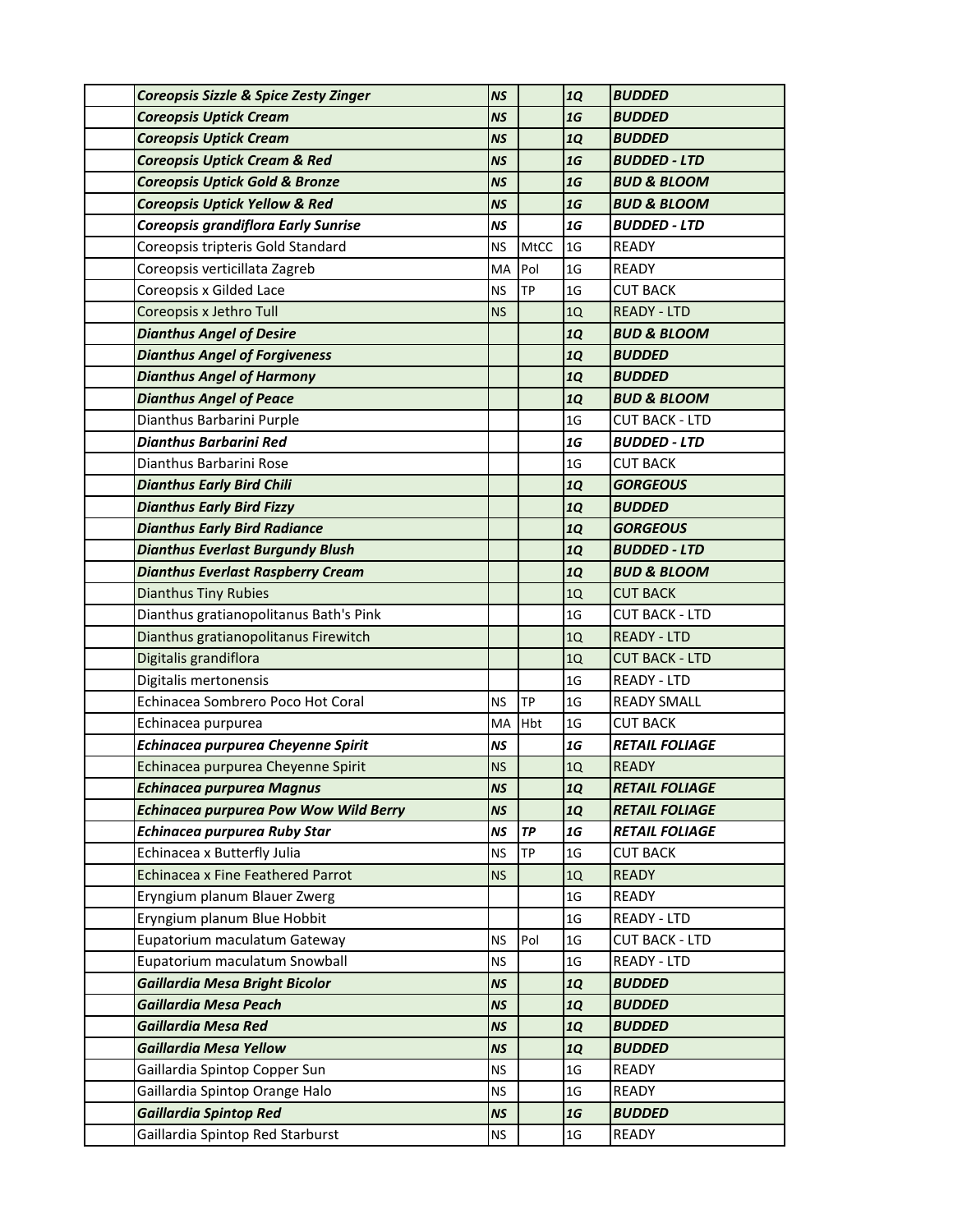| <b>Gaillardia Spintop Yellow Touch</b>       | <b>NS</b> |           | 1G             | <b>BUDDED</b>               |
|----------------------------------------------|-----------|-----------|----------------|-----------------------------|
| Gaillardia aristata Arizona Apricot          | <b>NS</b> |           | 1G             | <b>BUDDED</b>               |
| Gaillardia aristata Arizona Red Shades       | <b>NS</b> |           | 1G             | <b>BUDDED</b>               |
| Gaillardia aristata Arizona Sun              | ΝS        |           | 1G             | <b>READY</b>                |
| Gaillardia aristata Barbican Red             | <b>NS</b> |           | 1 <sub>G</sub> | <b>READY</b>                |
| Gaillardia aristata Barbican Yellow-Red Ring | <b>NS</b> |           | 1G             | <b>BUDDED</b>               |
| Gaillardia aristata Goblin                   | NS        |           | 1G             | <b>RETAIL FOLIAGE</b>       |
| Galium odoratum                              |           |           | 1Q             | <b>CUT BACK</b>             |
| Gaura lindheimeri Gaudi Red                  | NS        |           | $1G$           | <b>BUDDED</b>               |
| Gaura lindheimeri Little Janie               | <b>NS</b> |           | 1 <sub>G</sub> | <b>CUT BACK</b>             |
| <b>Geranium Blushing Turtle</b>              |           |           | 1 <sub>G</sub> | <b>CUT BACK</b>             |
| Geranium cinereum Ballerina                  |           |           | 1 <sub>G</sub> | <b>CUT BACK - LTD</b>       |
| Geranium phaeum Samobor                      |           |           | 1 <sub>G</sub> | <b>CUT BACK - LTD</b>       |
| Geranium sanguineum var. striatum            |           |           | 1 <sub>G</sub> | <b>READY - LTD</b>          |
| Geranium versicolor                          |           |           | 1 <sub>G</sub> | <b>READY</b>                |
| Geranium wlassovianum                        |           |           | 1 <sub>G</sub> | <b>READY SMALL</b>          |
| Geranium x Azure Rush                        |           |           | 1 <sub>G</sub> | <b>READY</b>                |
| Geranium x Brookside                         |           |           | 1 <sub>G</sub> | <b>READY SMALL</b>          |
| Geranium x Orion                             |           |           | 1 <sub>G</sub> | <b>CUT BACK</b>             |
| Geranium x cantabrigiense Karmina            |           |           | 1 <sub>G</sub> | <b>READY SMALL - LTD</b>    |
| Geranium x cantabrigiense Karmina            |           |           | <b>1Q</b>      | <b>BUD &amp; BLOOM</b>      |
| Geranium x cantabrigiense St. Ola            |           |           | 1 <sub>G</sub> | <b>READY - LTD</b>          |
| Geranium x cantabrigiense St. Ola            |           |           | 1Q             | <b>READY - LTD</b>          |
| Helleborus x Honeyhill Joy                   |           |           | 1Q             | <b>READY</b>                |
| Helleborus x Pine Knot Strain                |           |           | 1 <sub>G</sub> | <b>READY SMALL</b>          |
| Hemerocallis Stella de Oro                   |           |           | 1 <sub>G</sub> | <b>CUT BACK</b>             |
| Heuchera Little Cuties Sugar Berry           | <b>NS</b> |           | 1Q             | <b>READY SMALL - LTD</b>    |
| Heuchera americana Dale's Strain             | <b>NS</b> |           | 1 <sub>G</sub> | READY-LTD                   |
| Heuchera micrantha Palace Purple             | <b>NS</b> |           | 1 <sub>G</sub> | <b>READY SMALL</b>          |
| Heuchera villosa                             | MA        |           | 1 <sub>G</sub> | <b>READY SMALL</b>          |
| Heuchera villosa                             | <b>MA</b> |           | 1Q             | <b>READY SMALL</b>          |
| Heuchera villosa Autumn Bride                | <b>NS</b> | <b>TP</b> | 1G             | <b>RETAIL FOLIAGE</b>       |
| Heuchera villosa Autumn Bride                | <b>NS</b> | <b>TP</b> | 1Q             | <b>READY</b>                |
| Heuchera villosa Bronze Wave                 | <b>NS</b> | <b>TP</b> | 1 <sub>G</sub> | <b>ALMOST READY</b>         |
| <b>Heuchera villosa Bronze Wave</b>          | NS        | TP        | <b>1Q</b>      | <b>RETAIL FOLIAGE</b>       |
| Heuchera villosa Caramel                     | <b>NS</b> | TP        | $1G$           | <b>RETAIL FOLIAGE</b>       |
| Heuchera x Apple Crisp                       | <b>NS</b> | <b>TP</b> | 1Q             | <b>READY</b>                |
| Heuchera x Black Beauty                      | <b>NS</b> |           | 1Q             | <b>CUT BACK</b>             |
| <b>Heuchera x Black Forest Cake</b>          | <b>NS</b> |           | <b>1Q</b>      | <b>RETAIL FOLIAGE</b>       |
| <b>Heuchera x Black Taffeta</b>              | <b>NS</b> |           | <b>1Q</b>      | <b>RETAIL FOLIAGE - LTD</b> |
| <b>Heuchera x Cajun Fire</b>                 | <b>NS</b> |           | <b>1Q</b>      | <b>RETAIL FOLIAGE</b>       |
| <b>Heuchera x Cherry Cola</b>                | <b>NS</b> |           | <b>1Q</b>      | <b>RETAIL FOLIAGE - LTD</b> |
| Heuchera x Chocolate Ruffles                 | <b>NS</b> |           | 1 <sub>G</sub> | READY                       |
| Heuchera x Frosted Violet                    | <b>NS</b> | TP        | 1 <sub>G</sub> | <b>READY SMALL</b>          |
| Heuchera x Georgia Peach                     | <b>NS</b> |           | <b>1Q</b>      | <b>RETAIL FOLIAGE</b>       |
| Heuchera x Grape Soda                        | <b>NS</b> |           | 1Q             | <b>READY</b>                |
| <b>Heuchera x Lime Rickey</b>                | <b>NS</b> |           | <b>1Q</b>      | <b>RETAIL FOLIAGE</b>       |
| <b>Heuchera x Midnight Rose</b>              | <b>NS</b> |           | <b>1Q</b>      | <b>RETAIL FOLIAGE</b>       |
| Heuchera x Obsidian                          | <b>NS</b> |           | 1G             | <b>READY SMALL</b>          |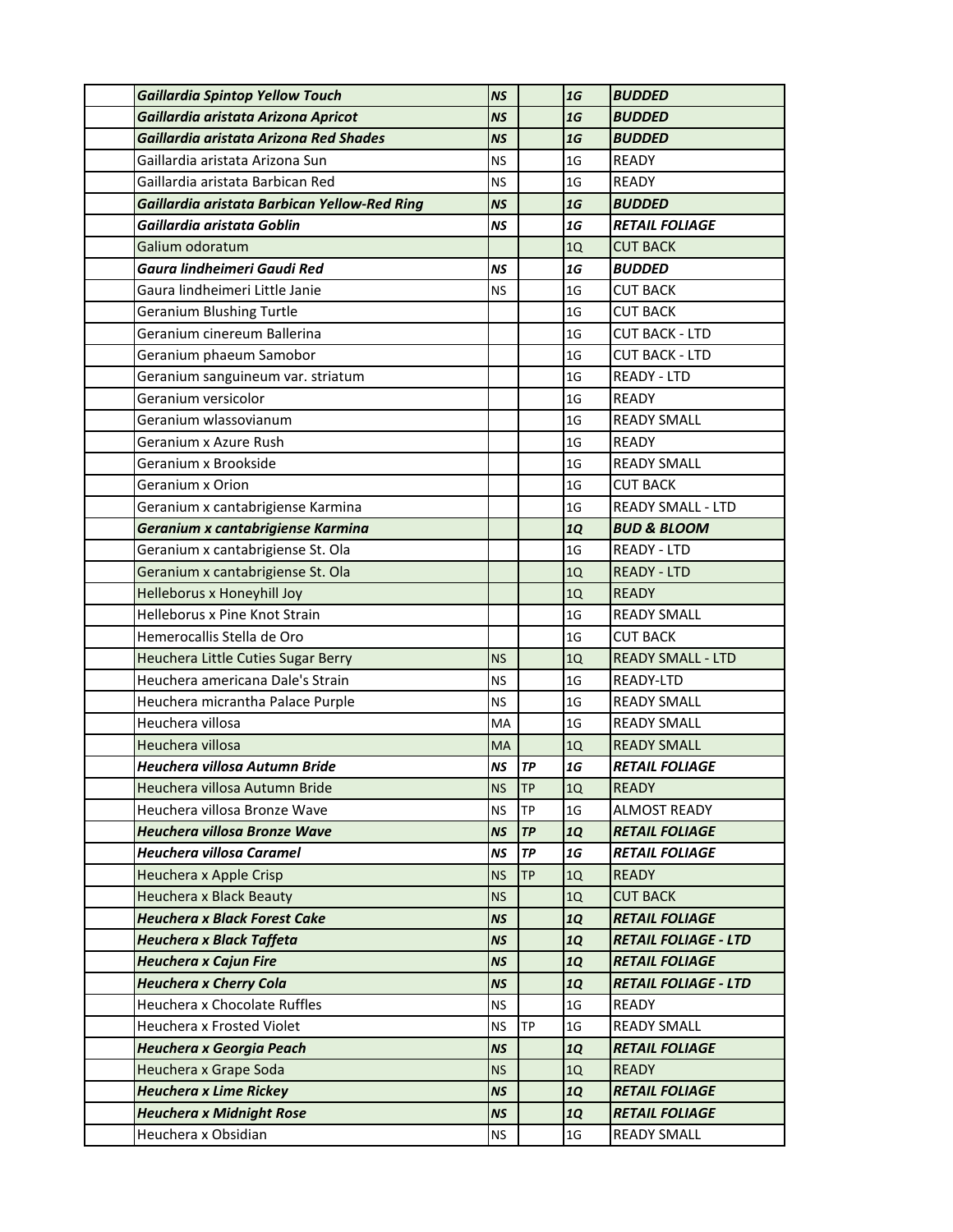| Heuchera x Obsidian                       | <b>NS</b> |           | 1Q             | <b>READY</b>                |
|-------------------------------------------|-----------|-----------|----------------|-----------------------------|
| Heuchera x Paris                          | <b>NS</b> |           | 1Q             | <b>READY - LTD</b>          |
| Heuchera x Plum Pudding                   | <b>NS</b> | <b>TP</b> | 1 <sub>G</sub> | <b>READY</b>                |
| Heuchera x Plum Pudding                   | <b>NS</b> | <b>TP</b> | 1Q             | <b>READY SMALL</b>          |
| <b>Heuchera x Silver Scrolls</b>          | <b>NS</b> |           | 1 <sub>G</sub> | <b>CUT BACK</b>             |
| Heuchera x Southern Comfort               | <b>NS</b> | <b>TP</b> | 1 <sub>G</sub> | <b>READY SMALL</b>          |
| Heuchera x villosa Stainless Steel        | <b>NS</b> |           | 1 <sub>G</sub> | <b>READY SMALL</b>          |
| Heucherella x Solar Eclipse               | <b>NS</b> |           | 1 <sub>G</sub> | <b>READY</b>                |
| Heucherella x Sweet Tea                   | <b>NS</b> |           | 1 <sub>G</sub> | <b>READY SMALL</b>          |
| Hosta Blue Angel                          |           |           | 1 <sub>G</sub> | <b>READY</b>                |
| <b>Hosta Earth Angel</b>                  |           |           | <b>1G</b>      | <b>RETAIL FOLIAGE</b>       |
| <b>Hosta Francee</b>                      |           |           | 1 <sub>G</sub> | <b>READY - LTD</b>          |
| <b>Hosta Great Expectations</b>           |           |           | 1 <sub>G</sub> | <b>READY</b>                |
| Hosta June                                |           |           | 1 <sub>G</sub> | <b>READY - LTD</b>          |
| <b>Hosta Patriot</b>                      |           |           | 1Q             | <b>READY SMALL</b>          |
| Hosta Rainforest Sunrise                  |           |           | 1 <sub>G</sub> | READY - LTD                 |
| <b>Hosta Royal Standard</b>               |           |           | 1G             | <b>RETAIL FOLIAGE</b>       |
| <b>Hosta Sum and Substance</b>            |           |           | 1G             | <b>RETAIL FOLIAGE</b>       |
| Hosta Wide Brim                           |           |           | 1 <sub>G</sub> | <b>READY - LTD</b>          |
| Hosta sieboldiana Elegans                 |           |           | 1G             | <b>RETAIL FOLIAGE</b>       |
| <b>Lamium maculatum Beacon Silver</b>     |           |           | 1G             | <b>RETAIL FOLIAGE</b>       |
| <b>Lamium maculatum Ghost</b>             |           |           | 1G             | <b>RETAIL FOLIAGE</b>       |
| <b>Lamium maculatum Orchid Frost</b>      |           |           | 1G             | <b>RETAIL FOLIAGE</b>       |
| <b>Lamium maculatum Pink Pewter</b>       |           |           | 1G             | <b>RETAIL FOLIAGE</b>       |
| Lamium maculatum Purple Dragon            |           |           | 1G             | <b>READY</b>                |
| Lamium maculatum Red Nancy                |           |           | 1Q             | <b>READY</b>                |
| Lamium maculatum Shell Pink               |           |           | 1Q             | <b>READY</b>                |
| Lamium maculatum White Nancy              |           |           | 1Q             | <b>CUT BACK</b>             |
| Lavandula angustifolia Hidcote            |           |           | 1Q             | <b>READY SMALL</b>          |
| Lavandula angustifolia Munstead           |           |           | 1Q             | <b>READY</b>                |
| Lavandula intermedia Phenomenal           |           |           | 1Q             | <b>READY SMALL</b>          |
| Lavandula intermedia Provence             |           |           | 1G             | <b>READY</b>                |
| Lavandula intermedia Provence             |           |           | 1Q             | <b>READY</b>                |
| Lavandula intermedia Sensational!         |           |           | 1Q             | <b>READY SMALL</b>          |
| Leucanthemum x superbum Adorable          |           |           | 1Q             | <b>READY</b>                |
| Leucanthemum x superbum Belgian Lace      |           |           | <b>1Q</b>      | <b>RETAIL FOLIAGE</b>       |
| Leucanthemum x superbum Crazy Daisy       |           |           | 1 <sub>G</sub> | <b>CUT BACK</b>             |
| Leucanthemum x superbum Crazy Daisy       |           |           | 1Q             | <b>CUT BACK</b>             |
| Leucanthemum x superbum Gold Finch        |           |           | 1 <sub>G</sub> | <b>READY</b>                |
| Leucanthemum x superbum Gold Finch        |           |           | <b>1Q</b>      | <b>RETAIL FOLIAGE - LTD</b> |
| Leucanthemum x superbum Luna              |           |           | <b>1Q</b>      | <b>RETAIL FOLIAGE</b>       |
| Leucanthemum x superbum Macaroon          |           |           | <b>1Q</b>      | <b>RETAIL FOLIAGE</b>       |
| Leucanthemum x superbum Madonna           |           |           | 1 <sub>G</sub> | <b>CUT BACK</b>             |
| Leucanthemum x superbum Snow Cap          |           |           | 1G             | <b>RETAIL FOLIAGE</b>       |
| Leucanthemum x superbum Snow Cap          |           |           | <b>1Q</b>      | <b>BUDDED</b>               |
| Leucanthemum x superbum Snow Lady         |           |           | 1 <sub>G</sub> | <b>CUT BACK</b>             |
| Leucanthemum x superbum Spoonful of Sugar |           |           | <b>1Q</b>      | <b>RETAIL FOLIAGE</b>       |
| Leucanthemum x superbum Victorian Secret  |           |           | <b>1Q</b>      | <b>BUDDED</b>               |
| Leucanthemum x superbum Whoops-a-Daisy    |           |           | 1G             | <b>BUDDED</b>               |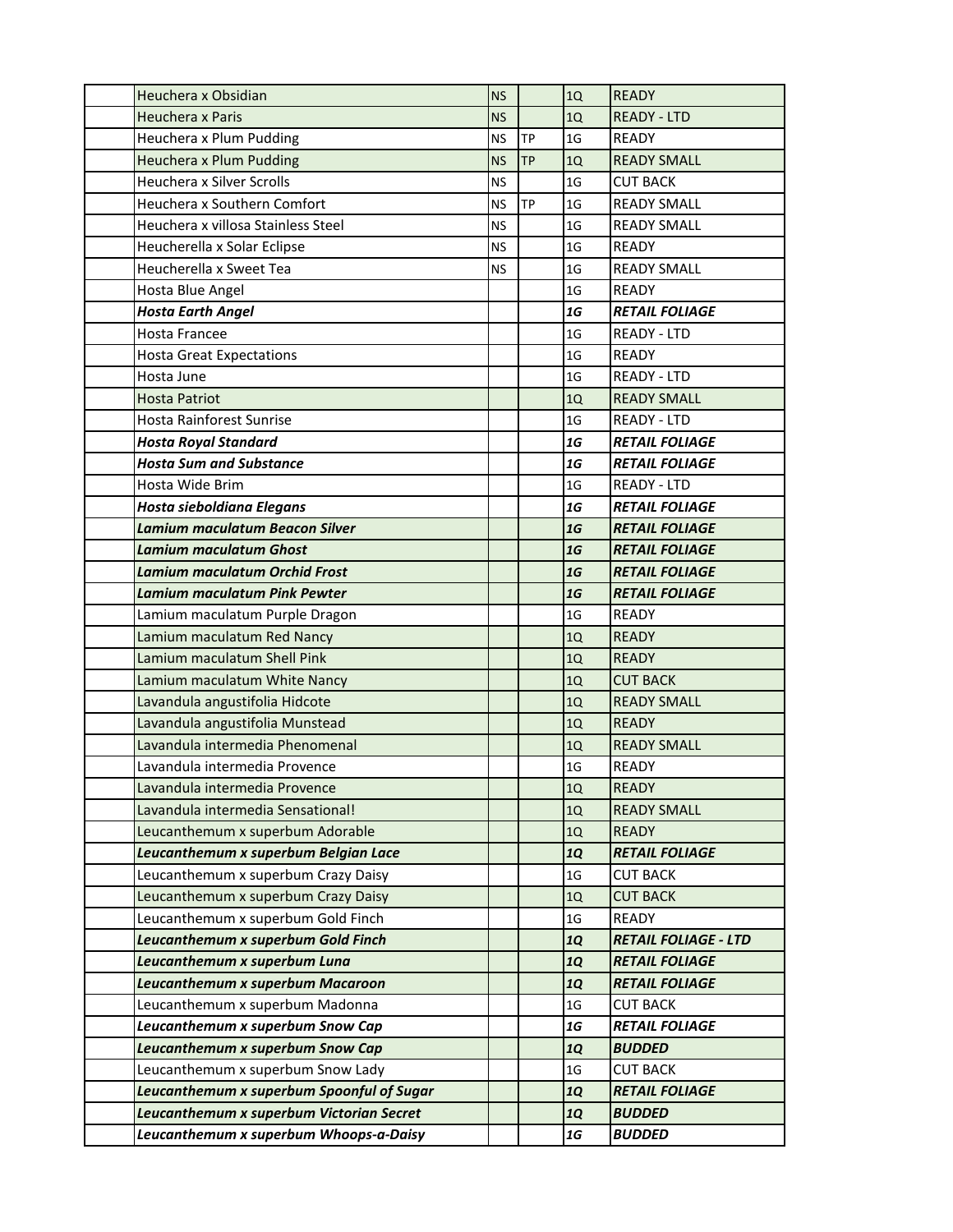| Liatris spicata Floristan White                      | <b>NS</b> |           | 1Q             | <b>READY - LTD</b>    |
|------------------------------------------------------|-----------|-----------|----------------|-----------------------|
| Ligularia dentata Desdemona                          |           |           | 1 <sub>G</sub> | <b>CUT BACK</b>       |
| Ligularia dentata Othello                            |           |           | 1 <sub>G</sub> | <b>CUT BACK</b>       |
| Ligularia stenocephala The Rocket                    |           |           | 1G             | <b>CUT BACK - LTD</b> |
| Lobelia cardinalis                                   | MA        |           | 1G             | <b>READY SMALL</b>    |
| Lobelia siphilitica                                  | MA        |           | 1 <sub>G</sub> | <b>READY SMALL</b>    |
| Lobelia speciosa Vulcan Red                          | <b>NS</b> |           | 1 <sub>G</sub> | <b>READY - LTD</b>    |
| Lysimachia nummularia Aurea                          |           |           | 1Q             | <b>READY SMALL</b>    |
| Monarda didyma Gardenview Scarlet                    | <b>NS</b> | <b>TP</b> | 1 <sub>G</sub> | <b>READY</b>          |
| Monarda didyma Jacob Cline                           | <b>NS</b> | Pol       | 1 <sub>G</sub> | <b>CUT BACK</b>       |
| Monarda didyma Purple Rooster                        | <b>NS</b> | ТP        | 1 <sub>G</sub> | <b>READY</b>          |
| Monarda x Judith's Fancy Fuchsia                     | <b>NS</b> | <b>TP</b> | 1 <sub>G</sub> | <b>CUT BACK</b>       |
| Nepeta faassenii Dropmore                            |           |           | 1G             | <b>RETAIL FOLIAGE</b> |
| Nepeta faassenii Junior Walker                       |           |           | 1Q             | <b>READY SMALL</b>    |
| Nepeta faassenii Walker's Low                        |           |           | 1 <sub>G</sub> | <b>CUT BACK</b>       |
| Nepeta faassenii Walker's Low                        |           |           | <b>1Q</b>      | <b>RETAIL FOLIAGE</b> |
| Nepeta grandiflora Summer Magic                      |           |           | 1 <sub>G</sub> | <b>CUT BACK - LTD</b> |
| Nepeta racemosa Blue Wonder                          |           |           | 1G             | <b>BUDDED</b>         |
| Nepeta subsessilis Blue Prelude                      |           |           | 1Q             | <b>CUT BACK</b>       |
| Nepeta x Early Bird                                  |           |           | 1 <sub>G</sub> | <b>CUT BACK - LTD</b> |
| Nepeta x Purple Haze                                 |           |           | 1Q             | <b>READY SMALL</b>    |
| <b>Nepeta x Six Hills Giant</b>                      |           |           | 1G             | <b>RETAIL FOLIAGE</b> |
| Penstemon hirsutus                                   | МA        | Pol       | 1 <sub>G</sub> | <b>CUT BACK</b>       |
| Penstemon x Dark Towers                              | <b>NS</b> |           | 1G             | <b>CUT BACK</b>       |
| Penstemon x Red Riding Hood                          |           |           | 1 <sub>G</sub> | <b>READY</b>          |
| Perovskia atriplicifolia                             |           |           | 1 <sub>G</sub> | <b>CUT BACK</b>       |
| Perovskia atriplicifolia Lacey Blue                  |           |           | 1Q             | <b>CUT BACK - LTD</b> |
| Perovskia atriplicifolia Little Spire                |           |           | 1 <sub>G</sub> | <b>CUT BACK</b>       |
| Perovskia atriplicifolia Little Spire                |           |           | 1Q             | <b>CUT BACK - LTD</b> |
| Persicaria pendula                                   |           |           | 1G             | <b>RETAIL FOLIAGE</b> |
| Phlox divaricata May Breeze                          | <b>NS</b> |           | 1Q             | <b>CUT BACK</b>       |
| Phlox stolonifera Sherwood Purple                    | <b>NS</b> | ТP        | 1 <sub>G</sub> | <b>CUT BACK</b>       |
| Phlox stolonifera Sherwood Purple                    | <b>NS</b> | <b>TP</b> | 1Q             | <b>READY</b>          |
| Polemonium reptans Stairway to Heaven                | <b>NS</b> |           | 1 <sub>G</sub> | <b>READY SMALL</b>    |
| Polemonium reptans Stairway to Heaven                | <b>NS</b> |           | $1Q$           | <b>READY SMALL</b>    |
| Polemonium reptans Touch of Class                    | <b>NS</b> |           | 1G             | <b>READY</b>          |
| Polemonium yezoense Bressingham Purple               |           |           | 1G             | <b>RETAIL FOLIAGE</b> |
| Pycnanthemum incanum                                 | MA        | Hbt       | 1 <sub>G</sub> | <b>CUT BACK</b>       |
| Pycnanthemum muticum                                 | MA        | Pol       | 1G             | <b>CUT BACK</b>       |
| Pycnanthemum pilosum                                 | MA        |           | 1 <sub>G</sub> | <b>CUT BACK</b>       |
| Pycnanthemum tenuifolium                             | MA        | Hbt       | 1G             | <b>CUT BACK</b>       |
| Pycnanthemum virginianum                             | MA        | Hbt       | 1G             | <b>CUT BACK - LTD</b> |
| Rudbeckia fulgida var. deamii                        | US        | Pol       | ${\bf 16}$     | <b>RETAIL FOLIAGE</b> |
| Rudbeckia fulgida var. fulgida                       | <b>MA</b> | Pol       | 1Q             | <b>CUT BACK - LTD</b> |
| Rudbeckia fulgida var. speciosa Viette's Little Suzy | <b>NS</b> |           | 1G             | <b>READY</b>          |
| Rudbeckia fulgida var. sullivantii Goldsturm         | <b>NS</b> |           | 1G             | <b>READY SMALL</b>    |
| Rudbeckia fulgida var. sullivantii Goldsturm         | <b>NS</b> |           | 1Q             | <b>CUT BACK - LTD</b> |
| Rudbeckia nitida Autumn Sun                          | ΝS        |           | 1G             | <b>READY</b>          |
| Rudbeckia x American Gold Rush                       | NS        |           | $1\mathsf{G}$  | <b>RETAIL FOLIAGE</b> |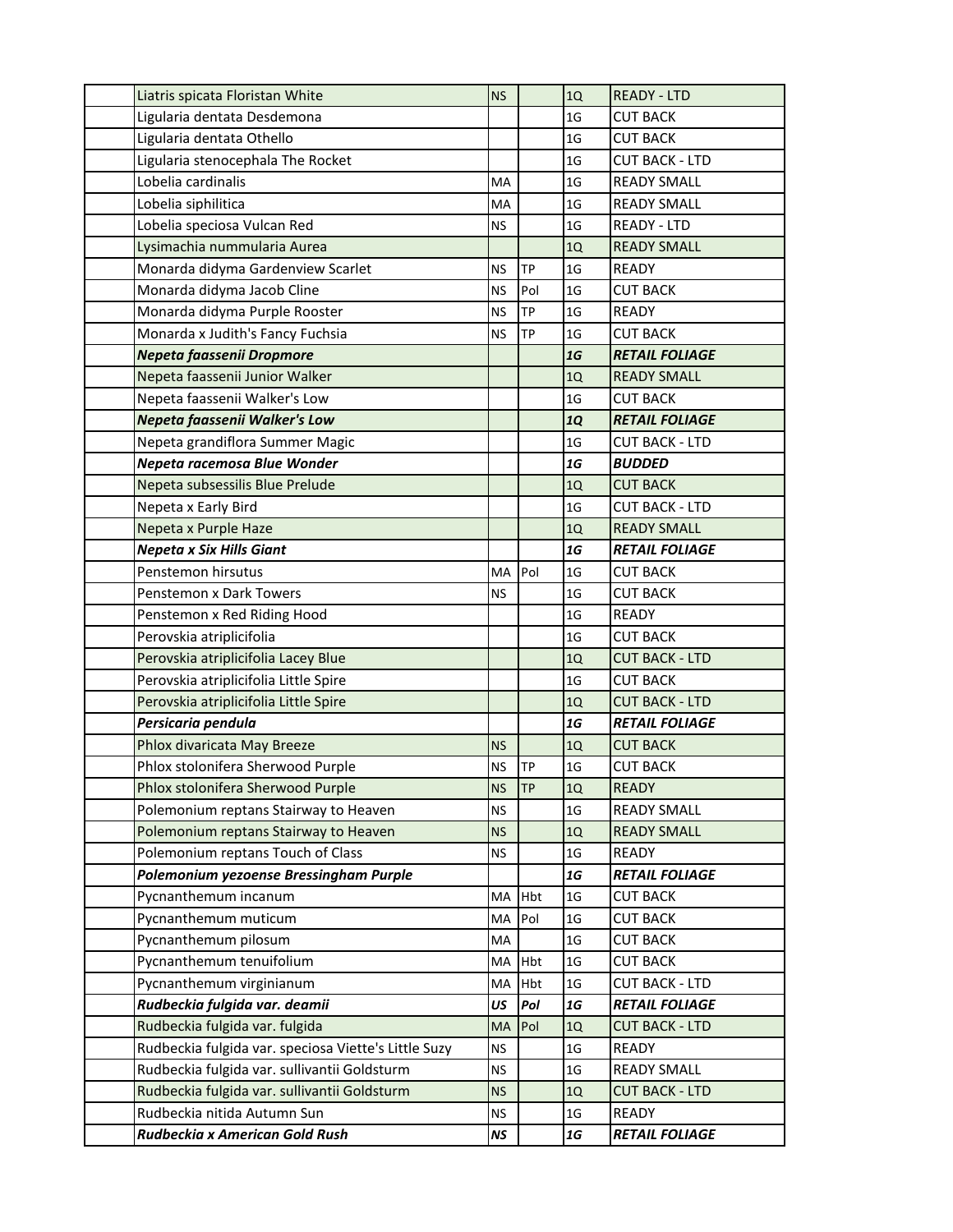| Sagina subulata                           |           |     | 1Q             | <b>GORGEOUS</b>              |
|-------------------------------------------|-----------|-----|----------------|------------------------------|
| Sagina subulata Aurea                     |           |     | <b>1Q</b>      | <b>RETAIL FOLIAGE</b>        |
| Salvia lyrata Purple Knockout             | <b>NS</b> | Pol | 1G             | <b>BUDDED</b>                |
| Salvia lyrata Purple Knockout             | <b>NS</b> | Pol | 1Q             | <b>READY</b>                 |
| Salvia nemorosa Blue Hill                 |           |     | 1G             | <b>BUD &amp; BLOOM</b>       |
| Salvia nemorosa Blue Hill                 |           |     | <b>1Q</b>      | <b>BUD &amp; BLOOM</b>       |
| Salvia nemorosa Blue Marvel               |           |     | 1Q             | <b>CUT BACK</b>              |
| Salvia nemorosa Caradonna                 |           |     | 1G             | <b>BUDDED</b>                |
| Salvia nemorosa Caradonna                 |           |     | <b>1Q</b>      | <b>BUD &amp; BLOOM</b>       |
| Salvia nemorosa Caramia                   |           |     | 1G             | <b>BUDDED</b>                |
| Salvia nemorosa East Friesland            |           |     | 1G             | <b>BUD &amp; BLOOM</b>       |
| Salvia nemorosa East Friesland            |           |     | <b>1Q</b>      | <b>BUDDED</b>                |
| Salvia nemorosa Marcus                    |           |     | 1G             | <b>BUDDED</b>                |
| <b>Salvia nemorosa Marcus</b>             |           |     | <b>1Q</b>      | <b>BUDDED</b>                |
| Salvia nemorosa May Night                 |           |     | 1G             | <b>RETAIL FOLIAGE</b>        |
| <b>Salvia nemorosa May Night</b>          |           |     | <b>1Q</b>      | <b>BUD &amp; BLOOM</b>       |
| Salvia nemorosa Midnight Rose             |           |     | <b>1Q</b>      | <b>BUD &amp; BLOOM</b>       |
| Salvia nemorosa Sallyrosa April Night     |           |     | 1G             | <b>BUD &amp; BLOOM</b>       |
| Salvia nemorosa Sky Blue Marvel           |           |     | 1Q             | <b>CUT BACK</b>              |
| Salvia nemorosa Snow Hill                 |           |     | 1 <sub>G</sub> | <b>CUT BACK</b>              |
| <b>Salvia nemorosa Snow Hill</b>          |           |     | <b>1Q</b>      | <b>BUD &amp; BLOOM</b>       |
| Sanguisorba obtusa                        |           |     | 1 <sub>G</sub> | <b>CUT BACK</b>              |
| Sanguisorba obtusa Alba                   |           |     | 1 <sub>G</sub> | <b>CUT BACK</b>              |
| Scabiosa columbaria Blue Note             |           |     | 1G             | <b>BUDDED</b>                |
| <b>Scabiosa columbaria Blue Note</b>      |           |     | <b>1Q</b>      | <b>BUDDED</b>                |
| Scabiosa columbaria Butterfly Blue        |           |     | 1G             | <b>BUDDED - LTD</b>          |
| <b>Scabiosa columbaria Butterfly Blue</b> |           |     | <b>1Q</b>      | <b>BUDDED - LTD</b>          |
| Scabiosa columbaria Pink Mist             |           |     | 1G             | <b>BUDDED - LTD</b>          |
| Scabiosa columbaria Pink Mist             |           |     | <b>1Q</b>      | <b>RETAIL FOLIAGE</b>        |
| <b>Scabiosa x Vivid Violet</b>            |           |     | 1G             | <b>RETAIL FOLIAGE</b>        |
| Solidago rugosa Fireworks                 | <b>NS</b> |     | 1 <sub>G</sub> | <b>READY</b>                 |
| Solidago rugosa Fireworks                 | <b>NS</b> |     | <b>1Q</b>      | <b>RETAIL FOLIAGE</b>        |
| Stachys monieri Hummelo                   |           |     | 1 <sub>G</sub> | <b>CUT BACK</b>              |
| Stachys monieri Hummelo                   |           |     | 1Q             | <b>READY SMALL - LTD</b>     |
| Stokesia laevis Peachie's Pick            | <b>NS</b> |     | 1Q             | <b>CUT BACK</b>              |
| Symphytum grandiflorum Wisely Blue        |           |     | 1 <sub>G</sub> | <b>CUT BACK - LTD</b>        |
| Thyme Elfin                               |           |     | 1Q             | <b>READY SMALL</b>           |
| <b>Thyme Pink Chintz</b>                  |           |     | <b>1Q</b>      | <b>RETAIL FOLIAGE</b>        |
| <b>Thyme Red Creeping</b>                 |           |     | <b>1Q</b>      | <b>RETAIL FOLIAGE</b>        |
| Thyme White Creeping                      |           |     | 1Q             | <b>CUT BACK</b>              |
| <b>Thyme Woolly</b>                       |           |     | <b>1Q</b>      | <b>RETAIL FOLIAGE</b>        |
| Tiarella cordifolia Brandywine            | <b>NS</b> |     | 1 <sub>G</sub> | <b>CUT BACK - LTD</b>        |
| Tiarella cordifolia Running Tapestry      | <b>NS</b> |     | 1 <sub>G</sub> | <b>READY</b>                 |
| Tradescantia x Concord Grape              | <b>NS</b> |     | 1 <sub>G</sub> | <b>READY SMALL</b>           |
| <b>Verbascum x Dark Eyes</b>              |           |     | 1G             | <b>RETAIL FOLIAGE</b>        |
| Verbascum x Honey Dijon                   |           |     | 1 <sub>G</sub> | <b>READY</b>                 |
| Verbascum x Plum Smokey                   |           |     | 1 <sub>G</sub> | <b>READY</b>                 |
| <b>Verbascum x Royalty</b>                |           |     | $1\,$          | <b>BUD &amp; BLOOM - LTD</b> |
| Vernonia lettermannii Iron Butterfly      | <b>NS</b> |     | 1 <sub>G</sub> | <b>READY SMALL</b>           |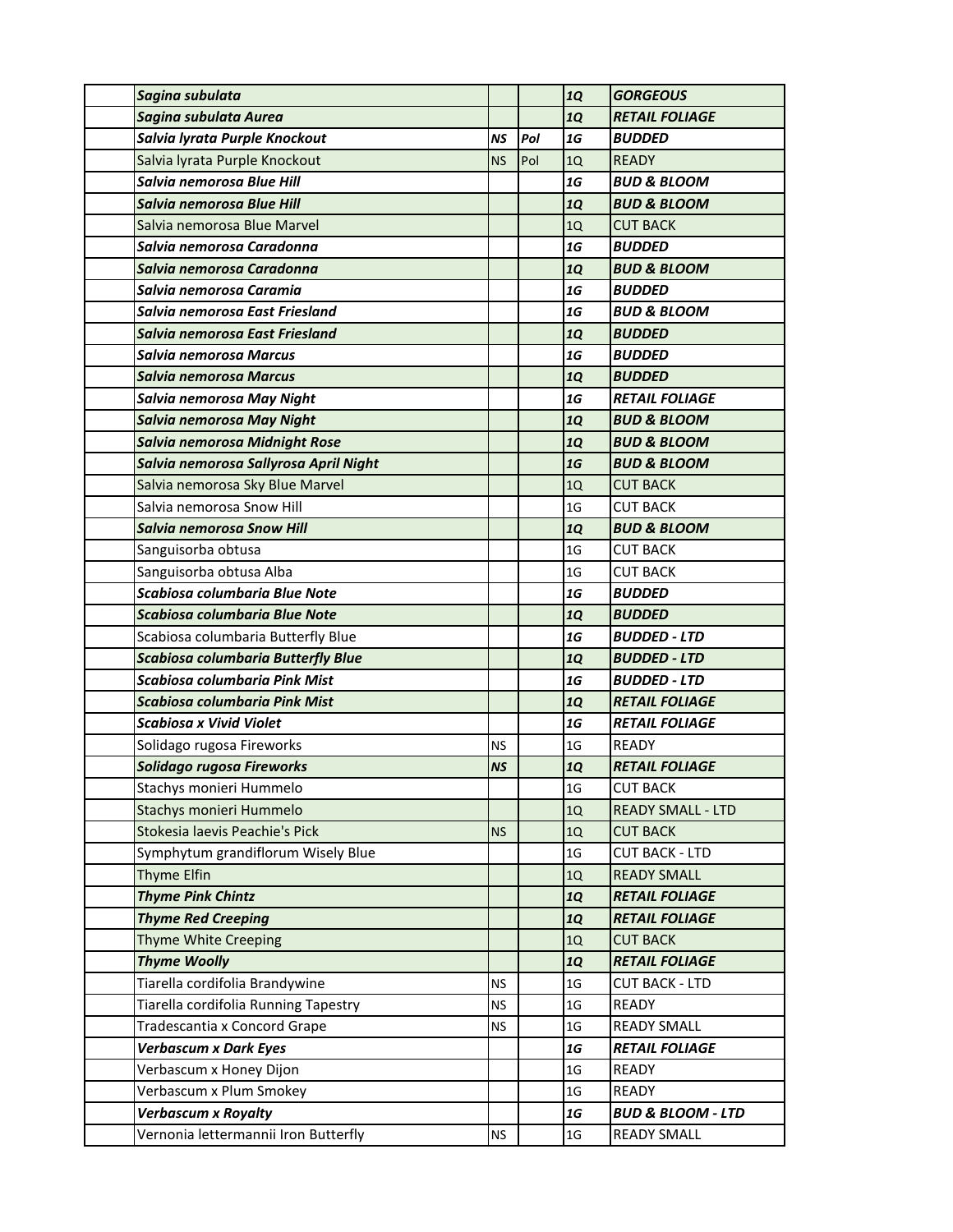| Vernonia x Summer's Swan Song             | <b>NS</b> |            | 1G             | <b>READY</b>             |
|-------------------------------------------|-----------|------------|----------------|--------------------------|
| Veronica Lavender Lightsaber              |           |            | 1G             | <b>CUT BACK - LTD</b>    |
| Veronica Royal Rembrandt                  |           |            | 1 <sub>G</sub> | <b>READY SMALL - LTD</b> |
| Veronica peduncularis Georgia Blue        |           |            | 1 <sub>G</sub> | <b>CUT BACK - LTD</b>    |
| Veronica spicata Royal Candles            |           |            | 1G             | <b>READY</b>             |
| Veronica spicata Royal Candles            |           |            | 1Q             | <b>READY</b>             |
| Veronicastrum virginicum Album            | <b>NS</b> |            | 1 <sub>G</sub> | <b>READY</b>             |
|                                           |           |            |                |                          |
| <b>Grasses</b>                            |           |            |                |                          |
| <b>Acorus americanus</b>                  | MA        |            | 1G             | <b>RETAIL FOLIAGE</b>    |
| Andropogon Dancing Wind                   | <b>NS</b> |            | 1 <sub>G</sub> | <b>READY SMALL - LTD</b> |
| Calamagrostis brachytricha                |           |            | 1G             | <b>RETAIL FOLIAGE</b>    |
| Calamagrostis x acutiflora Hello Spring   |           |            | 1G             | <b>RETAIL FOLIAGE</b>    |
| Carex appalachica                         | <b>MA</b> |            | 1Q             | <b>READY</b>             |
| Carex bromoides                           | MA        |            | 1 <sub>G</sub> | <b>CUT BACK</b>          |
| Carex dolichostachya Gold Fountains       |           |            | 1 <sub>G</sub> | <b>ALMOST READY</b>      |
| Carex morrowii Ice Dance                  |           |            | 1Q             | <b>ALMOST READY</b>      |
| Carex morrowii Silver Sceptre             |           |            | 1 <sub>G</sub> | <b>ALMOST READY</b>      |
| <b>Carex morrowii Silver Sceptre</b>      |           |            | <b>1Q</b>      | <b>RETAIL FOLIAGE</b>    |
| <b>Carex oshimensis Evercolor Everest</b> |           |            | <b>1Q</b>      | <b>RETAIL FOLIAGE</b>    |
| Carex oshimensis Evercolor Everlime       |           |            | 1Q             | <b>READY</b>             |
| Carex oshimensis Evergold                 |           |            | 1Q             | <b>READY - LTD</b>       |
| Carex rosea                               | MA        |            | 1 <sub>G</sub> | <b>CUT BACK</b>          |
| Carex socialis                            | US        |            | 1Q             | <b>READY</b>             |
| <b>Carex texensis</b>                     | <b>MA</b> |            | 1Q             | <b>CUT BACK</b>          |
| Carex vulpinoidea                         | MA        | Hbt        | 1 <sub>G</sub> | <b>READY - LTD</b>       |
| Carex vulpinoidea                         | MA        | Hbt        | 1Q             | <b>CUT BACK - LTD</b>    |
| Festuca glauca Boulder Blue               |           |            | 1 <sub>G</sub> | <b>CUT BACK</b>          |
| Festuca x Cool As Ice                     |           |            | 1 <sub>G</sub> | <b>READY</b>             |
| Hakonechloa macra                         |           |            | 1G             | <b>RETAIL FOLIAGE</b>    |
| Hakonechloa macra Aureola                 |           |            | 1G             | <b>RETAIL FOLIAGE</b>    |
| Juncus effusus                            | MA Hbt    |            | 1 <sub>G</sub> | <b>READY SMALL</b>       |
| <b>Juncus effusus</b>                     | <b>MA</b> | <b>Hbt</b> | <b>1Q</b>      | <b>RETAIL FOLIAGE</b>    |
| Pennisetum alopecuroides Cayenne          |           |            | 1 <sub>G</sub> | <b>READY SMALL - LTD</b> |
| Pennisetum alopecuroides Jambalaya        |           |            | 1 <sub>G</sub> | <b>READY SMALL - LTD</b> |
| Pennisetum setaceum Rubrum                |           |            | 1 <sub>G</sub> | <b>READY</b>             |
|                                           |           |            |                |                          |
| <b>Liriope and Ophiopogon</b>             |           |            |                |                          |
| Liriope Variegata                         |           |            | 1 <sub>G</sub> | READY - LTD              |
| Liriope Variegata                         |           |            | 4"             | <b>READY</b>             |
| Liriope muscari Big Blue                  |           |            | 1 <sub>G</sub> | READY                    |
| Liriope muscari Big Blue                  |           |            | 4"             | <b>READY - LTD</b>       |
| Liriope muscari Royal Purple              |           |            | 1G             | <b>READY</b>             |
| Liriope muscari Royal Purple              |           |            | 4"             | READY - LTD              |
| Liriope spicata                           |           |            | 1 <sub>G</sub> | <b>READY</b>             |
| Liriope spicata                           |           |            | 4"             | <b>READY</b>             |
| Ophiopogon japonicus                      |           |            | 4"             | READY                    |
| Ophiopogon japonicus Nanus                |           |            | 4"             | ADVANCED ORDER ONLY      |
|                                           |           |            |                |                          |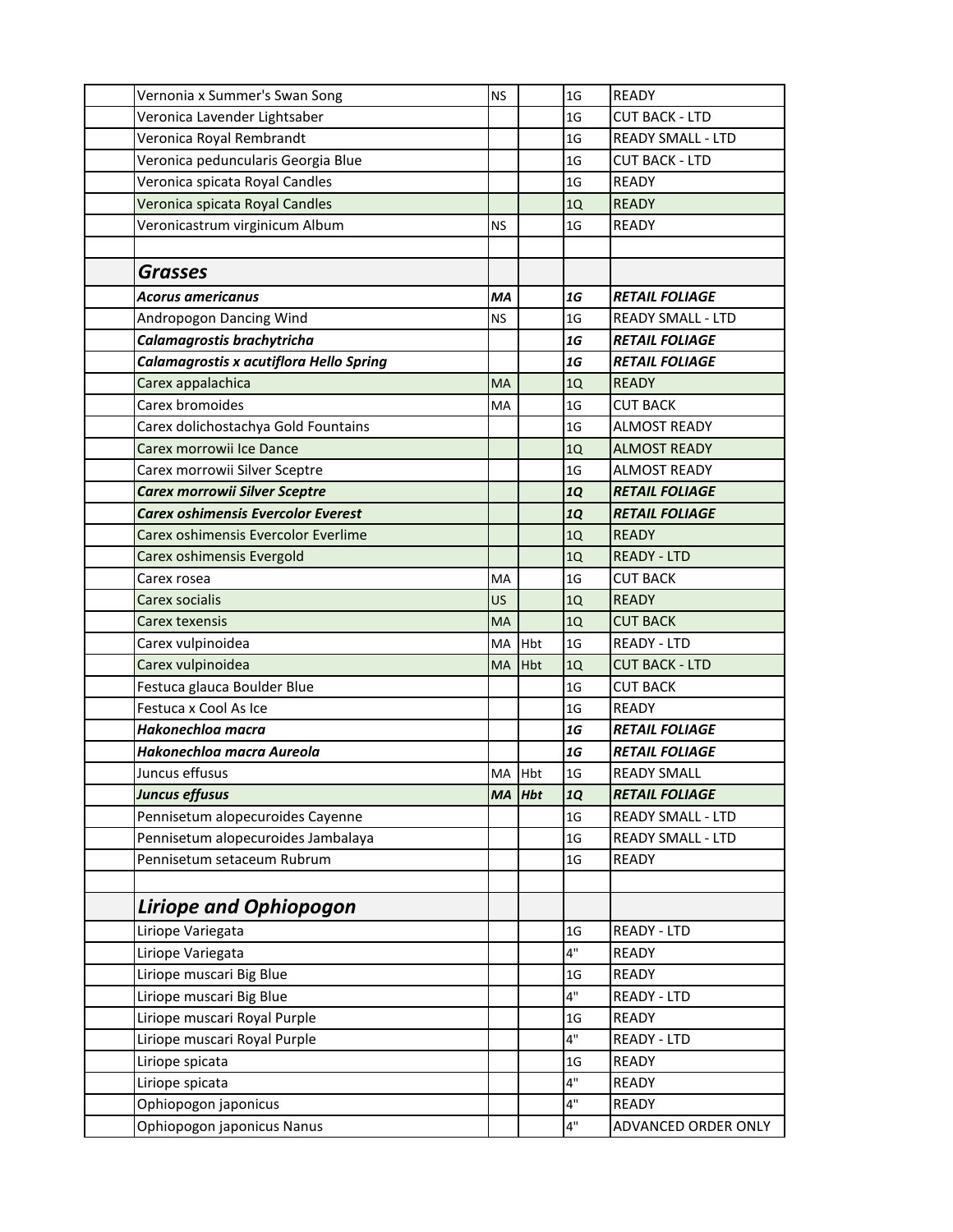| <b>SAF Special Containers</b>         |           |           |                |                       |
|---------------------------------------|-----------|-----------|----------------|-----------------------|
| Combo Bowl Foodscape Revolution No. 1 |           | FsR       | 12"CB          | <b>READY</b>          |
| Combo Bowl Foodscape Revolution No. 3 |           | FsR       | 12"CB          | <b>READY</b>          |
|                                       |           |           |                |                       |
|                                       |           |           |                |                       |
|                                       |           |           |                |                       |
| <b>SAF FRUITS</b>                     |           |           |                |                       |
| <b>Blackberry Natchez</b>             |           |           | 1 <sub>G</sub> | <b>READY</b>          |
| <b>Blackberry Osage</b>               |           |           | 1G             | <b>RETAIL FOLIAGE</b> |
| <b>Blackberry Sweetie Pie</b>         |           |           | 1 <sub>G</sub> | <b>READY</b>          |
| <b>Blueberry Biloxi</b>               | <b>NS</b> |           | 1 <sub>G</sub> | <b>READY - LTD</b>    |
| <b>Blueberry Blueray</b>              | <b>NS</b> |           | 1Q             | <b>READY</b>          |
| <b>Blueberry Bonus</b>                | <b>NS</b> |           | 1 <sub>G</sub> | <b>READY SMALL</b>    |
| <b>Blueberry Elliott</b>              | <b>NS</b> |           | 1 <sub>G</sub> | <b>READY SMALL</b>    |
| <b>Blueberry Legacy</b>               | <b>NS</b> |           | 1 <sub>G</sub> | <b>READY</b>          |
| <b>Blueberry Northland</b>            | <b>NS</b> |           | 1Q             | <b>READY</b>          |
| <b>Blueberry Northsky</b>             | <b>NS</b> |           | 1 <sub>G</sub> | <b>READY - LTD</b>    |
| <b>Blueberry Patriot</b>              | <b>NS</b> |           | 1 <sub>G</sub> | <b>READY</b>          |
| <b>Blueberry Patriot</b>              | <b>NS</b> |           | 1Q             | <b>READY</b>          |
| <b>Blueberry Polaris</b>              | <b>NS</b> |           | 1 <sub>G</sub> | <b>READY</b>          |
| <b>Blueberry Sweet Heart</b>          |           |           | 1G             | <b>RETAIL FOLIAGE</b> |
| <b>Blueberry Top Hat</b>              | <b>NS</b> |           | 1Q             | <b>READY</b>          |
| <b>Boysenberry</b>                    |           |           | 1G             | <b>RETAIL FOLIAGE</b> |
| <b>Fig Brown Turkey</b>               |           |           | 1G             | <b>RETAIL FOLIAGE</b> |
| <b>Fig Chicago Hardy</b>              |           |           | 1G             | <b>RETAIL FOLIAGE</b> |
| <b>Fig Ischia</b>                     |           |           | 1G             | <b>RETAIL FOLIAGE</b> |
| <b>Fig Lattarula</b>                  |           |           | 1G             | <b>RETAIL FOLIAGE</b> |
| <b>Fig Olympian</b>                   |           |           | 1G             | <b>RETAIL FOLIAGE</b> |
| Fig Violet de Bordeaux                |           |           | 1 <sub>G</sub> | <b>READY</b>          |
| <b>Fig Yellow Longneck</b>            |           |           | 1G             | <b>RETAIL FOLIAGE</b> |
| <b>Raspberry Nantahala</b>            |           |           | 1G             | <b>RETAIL FOLIAGE</b> |
| <b>Raspberry Nova</b>                 |           |           | 1G             | <b>RETAIL FOLIAGE</b> |
|                                       |           |           |                |                       |
| <b>SAF HERBS</b>                      |           |           |                |                       |
| <b>Basil Holy</b>                     |           |           | 1Q             | <b>READY - LTD</b>    |
| <b>Basil Sweet Thai</b>               |           |           | 1Q             | <b>READY</b>          |
| Chives                                |           |           | 1Q             | <b>READY</b>          |
| <b>Fennel Bronze</b>                  |           | <b>BP</b> | $1Q$           | <b>READY - LTD</b>    |
| Mint Mojito                           |           |           | 1Q             | <b>READY</b>          |
| Mint Peppermint                       |           |           | 1Q             | <b>CUT BACK - LTD</b> |
| <b>Mint Spearmint</b>                 |           |           | $1Q$           | <b>CUT BACK</b>       |
| Oregano Greek                         |           |           | 1Q             | <b>READY - LTD</b>    |
| Rue                                   |           |           | 1Q             | <b>READY - LTD</b>    |
| Thyme English                         |           |           | 1Q             | <b>READY - LTD</b>    |
|                                       |           |           |                |                       |
| <b>SAF VEGGIES</b>                    |           |           |                |                       |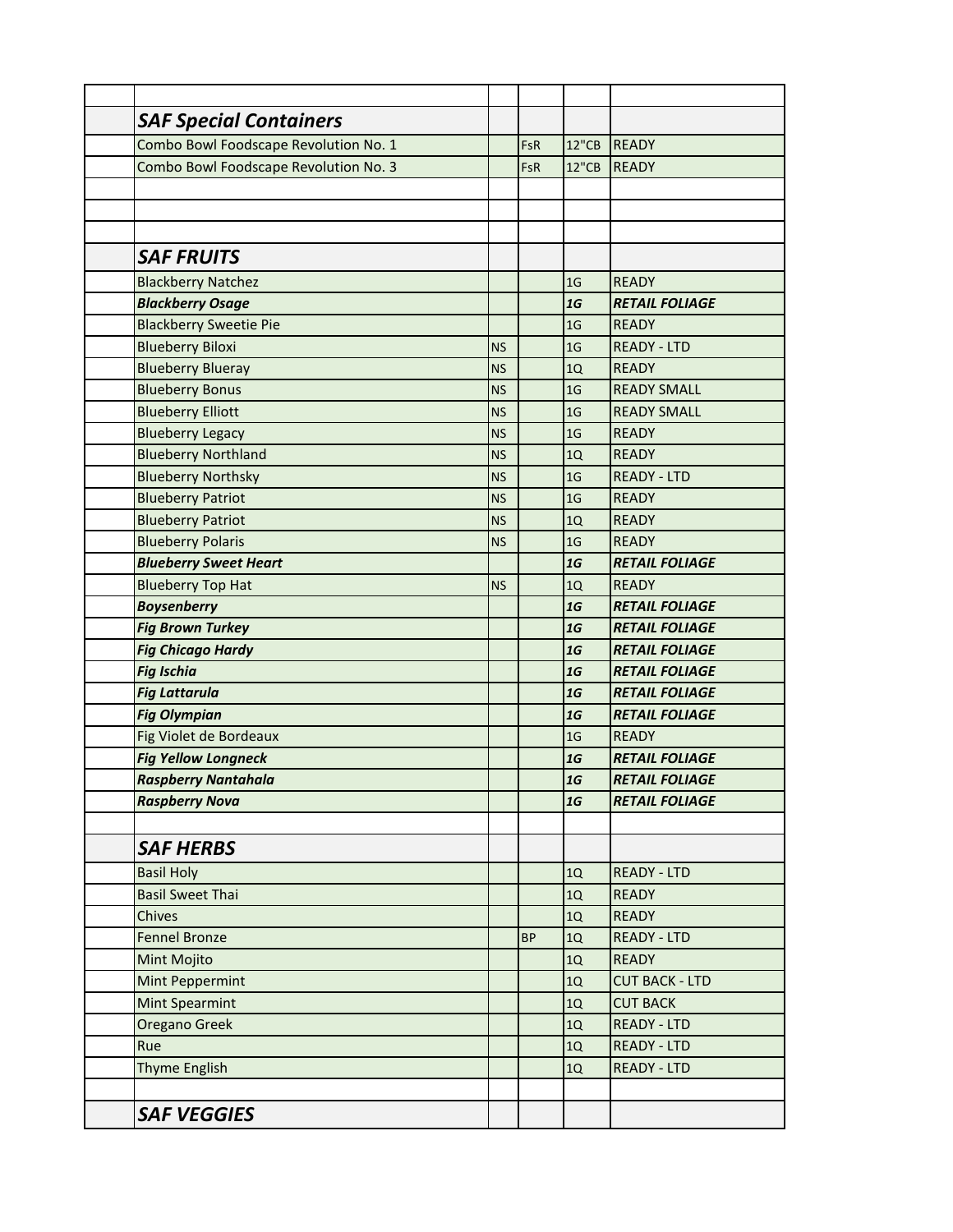| Bean Red Swan Bush                    | <b>BP</b>  | 1Q | <b>READY - LTD</b>  |
|---------------------------------------|------------|----|---------------------|
| <b>Bean Scarlet Runner</b>            | <b>BP</b>  | 1Q | <b>READY - LTD</b>  |
| <b>Bean Yardlong Red Noodle</b>       | <b>BP</b>  | 1Q | <b>READY - LTD</b>  |
| Corn Bloody Butcher                   | <b>BP</b>  | 1Q | <b>READY - LTD</b>  |
| Corn Glass Gem                        | <b>BP</b>  | 1Q | <b>READY - LTD</b>  |
| Corn Japonica Striped                 | <b>BP</b>  | 1Q | <b>ALMOST READY</b> |
| <b>Cucumber English Burpless</b>      |            | 1Q | <b>READY</b>        |
| <b>Cucumber Parisian Gherkin</b>      |            | 1Q | <b>ALMOST READY</b> |
| Cucumber Saladmore Bush               |            | 1Q | <b>READY - LTD</b>  |
| <b>Ground Cherry Aunt Molly's</b>     |            | 1Q | <b>READY - LTD</b>  |
| Okra Red Burgundy                     |            | 1Q | <b>READY - LTD</b>  |
| Peanuts                               | <b>BP</b>  | 1Q | <b>ALMOST READY</b> |
| Sorghum Rainbow Broom Corn            | <b>BP</b>  | 1Q | <b>ALMOST READY</b> |
| Spinach Malabar                       | <b>BP</b>  | 1Q | <b>READY</b>        |
| Sweet Potato Treasure Island Kaukura  | <b>FsR</b> | 1Q | <b>READY</b>        |
| Sweet Potato Treasure Island Makatea  | <b>FsR</b> | 1Q | <b>READY</b>        |
| Sweet Potato Treasure Island Manihi   | <b>FsR</b> | 1Q | <b>READY</b>        |
| Sweet Potato Treasure Island Tatakoto | <b>FsR</b> | 1Q | <b>READY</b>        |
| Zucchini Black Beauty                 |            | 1Q | <b>READY SMALL</b>  |

| <b>Terms Legend</b> |                                                                                          |
|---------------------|------------------------------------------------------------------------------------------|
|                     | <b>DORMANT</b> - a well-established plant that has overwintered                          |
|                     | and is still inactive or has just begun to actively grow                                 |
|                     | <b>EMERGING - A well-established plant that has broken</b>                               |
|                     | dormancy and is actively growing, although not yet big enough                            |
|                     | to be considered READY SMALL                                                             |
|                     | CUT BACK - fully rooted with foliage that has been cut back                              |
|                     | <b>READY SMALL</b> - a plant that is rooted and ready to plant but                       |
|                     | not quite big enough to be considered READY                                              |
|                     | ALMOST READY - a plant that has not quite developed a                                    |
|                     | significant combination of foliage and roots to be considered                            |
|                     | ready but will be soon                                                                   |
|                     | READY - a plant that has nice foliage and substantial root                               |
|                     | development and is fit for planting                                                      |
|                     | <b>RETAIL FOLIAGE</b> - fully rooted and has exceptionally nice                          |
| foliage             |                                                                                          |
|                     | BUD & BLOOM - the plant is well-rooted with attractive foliage                           |
|                     | and the flower buds are opening                                                          |
|                     | <b>BUDDED</b> - the plant is well-rooted with attractive foliage and                     |
|                     | flower buds have formed                                                                  |
|                     | <b>GORGEOUS!!!</b> - we feel these plants are the most beautiful,                        |
|                     | <b>MUST HAVE plants</b>                                                                  |
|                     | MA - Mid-Atlantic native, native to the following US states:                             |
|                     | Delaware, Maryland, New Jersey, New York, Pennsylvania,                                  |
|                     | and/or Virginia                                                                          |
|                     | US - United States native, native to one of the 48 contiquous                            |
|                     | <b>United States</b><br>NS - Native Selection, a selection of a native plant or a hybrid |
|                     |                                                                                          |
|                     | with native parentage<br>TP - Top Performer in Mt. Cuba Center Trials. Plants that rated |
|                     | 4.0 or higher in Mt. Cuba Center Trials.                                                 |
|                     | MtCC - Mt. Cuba Collection. Plants introduced by Mt. Cuba                                |
| Center              |                                                                                          |
|                     | <b>BP</b> - Brie's Picks                                                                 |
|                     | a curated selection of vegetables and herbs chosen by Brie                               |
|                     | Arthur, author of The Foodscape Revolution.                                              |